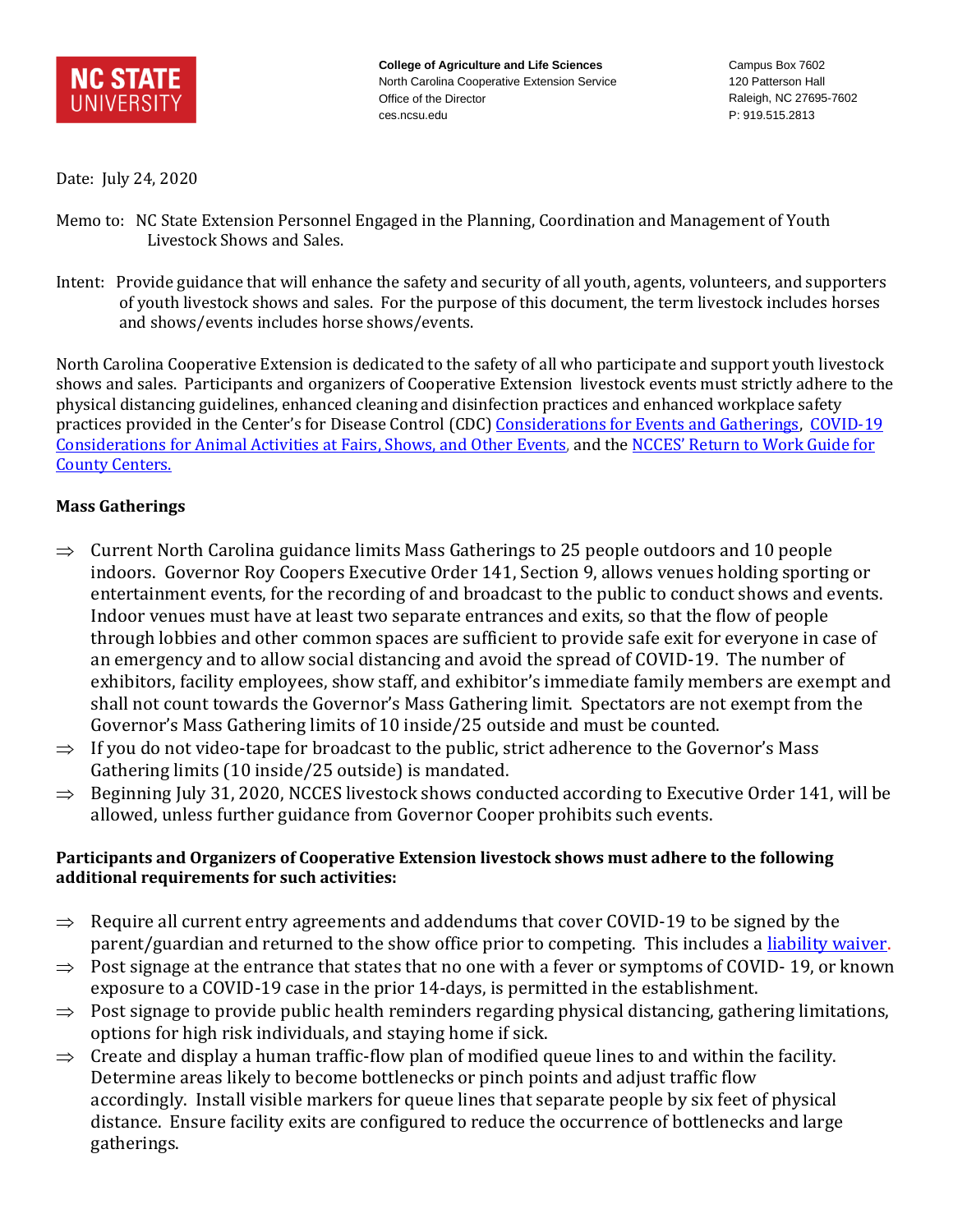- $\Rightarrow$  Create and display physical distancing communication tools, including static signs, kiosks, audio announcements, or video announcements. Signage should include the requirement to wear face coverings at all times and to maintain six feet of physical distance between people who do not reside in the same household.
- $\Rightarrow$  Reconfigure seating areas to allow six feet of physical distance between individuals by eliminating and closing select tables or seating areas, or by spreading them out to allow for adequate spacing.
- $\Rightarrow$  Ensure anyone who has symptoms of, has tested positive for, or has been exposed to COVID-19 follows appropriate guidelines for quarantine or isolation. Persons with symptoms should stay home until CDC criteria for ending isolation have been met. Persons with severe symptoms may need to be evaluated by a healthcare provider. Establish procedures for safely transporting anyone who is sick to their home or to a healthcare facility. If you are calling an ambulance or bringing someone to the hospital, try to call first to alert them that the person may have COVID-19.
- $\Rightarrow$  Conduct daily screening of trainers, officials, staff, participants, and other attendees for COVID-19 symptoms prior to admission to the venue/facility. Children should be screened per the CDC guidance for screening children. Adults should be asked if they are currently experiencing recentlydeveloped health issues not attributed to another condition including but not limited to: a fever  $(100.4\textdegree)$  or higher) or a sense of having a fever, a new cough that cannot be attributed to another health condition, new shortness of breath that cannot be attributed to another health condition, new chills that cannot be attributed to another health condition, a new sore throat that cannot be attributed to another health condition, or new muscle aches that cannot be attributed to another health condition or specific activity (such as physical exercise). Anyone experiencing symptoms should not be permitted on show grounds. Screenings should be conducted in accordance with applicable privacy and confidentiality laws and regulations. *Anyone experiencing symptoms should not be permitted on show grounds. Screenings should be conducted in accordance with applicable privacy and confidentiality laws and regulations.*
- $\Rightarrow$  Employees and volunteers should wear face coverings in customer-facing areas that cover their nose and mouth using [CDC Use of Cloth Face Coverings](https://www.cdc.gov/coronavirus/2019-ncov/prevent-getting-sick/diy-cloth-face-coverings.html) guidance.
- $\Rightarrow$  In accordance with Governor Cooper's directives, require all people inside the show grounds, unless mounted on a horse, to wear a face covering.
- $\Rightarrow$  Provide hand washing or sanitizing stations at the reception area and throughout the entire facility for employee and attendee use.

## **Best Practices**: **In addition to the requirements provided above, management must utilize the following best practices to the extent they are feasible:**

- $\Rightarrow$  Utilize online entries and payment by credit card.
- $\Rightarrow$  Designate one representative to handle the entire barn or stable interface with the show and event offices.
- $\Rightarrow$  Install sneeze guards in front of commonly used point-of-sale or guest service stations.
- $\Rightarrow$  Clean and disinfect all tack, equipment, and surfaces that others may come in contact with or handle frequently. This includes golf carts, tack trunks, microphones, reins, halters, lead ropes, and other common show items.
- $\Rightarrow$  Maintain at least six feet of physical distance in the show ring.
- $\Rightarrow$  Encourage competitors, trainers, riders, grooms, owners, competition staff, and parents to leave as expeditiously as possible after their competition.